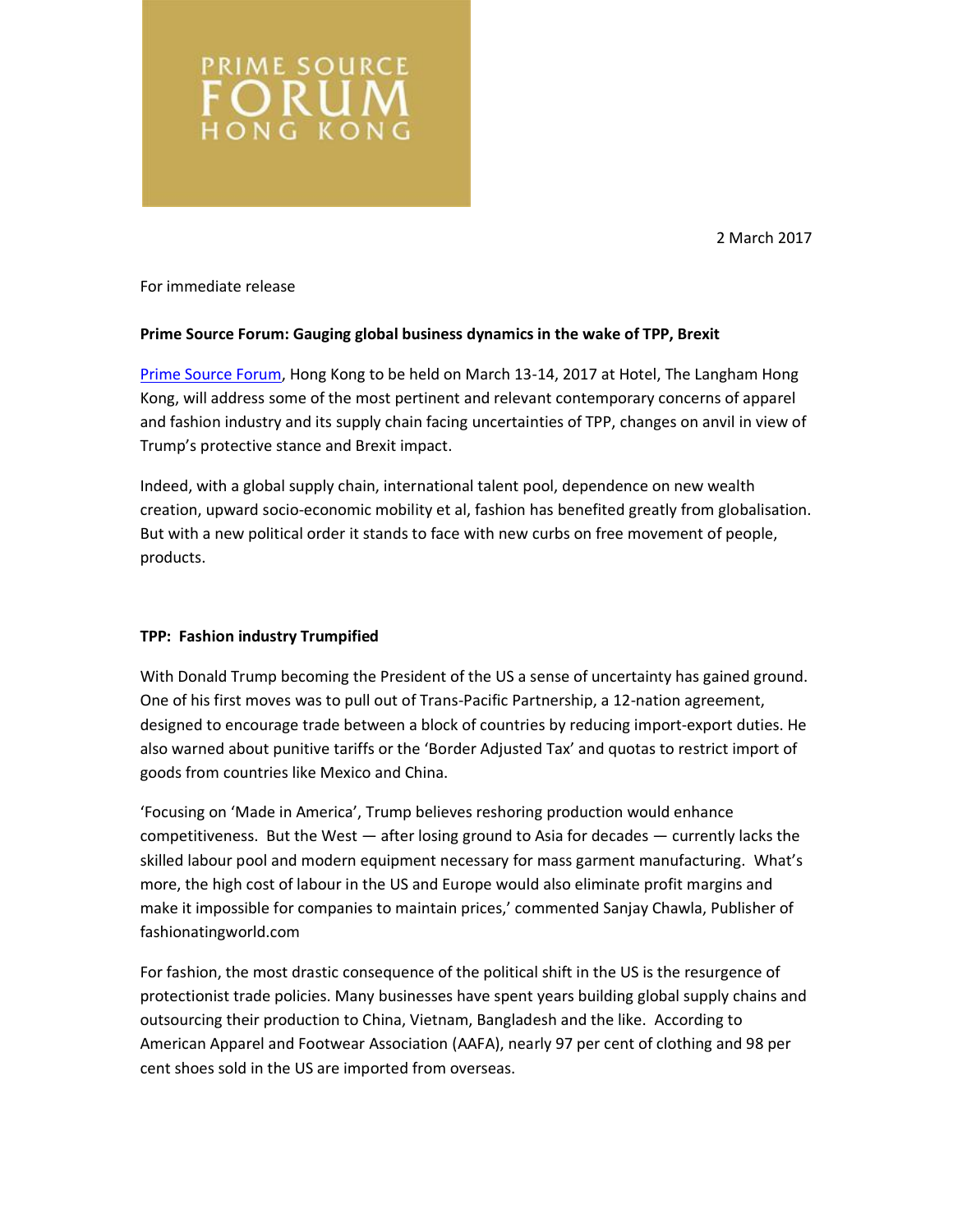

## **Brexit impact on business**

On the other side of the Ocean, with the Britons voting to withdraw from the European Union the value of the pound tumbled. With uncertainties prevailing around Brexit, Britain's imports of garments were affected. Bangladesh's garment shipments to the UK, its third largest export destination, declined 5.19 percent in the first half of 2016-17 in what can be termed as a harbinger of the Brexit fallout, and are expected to take effect in 2019. Between July and December last year, Bangladesh's garment exports to the UK stood at \$1.53 billion, according to data from the Export Promotion Bureau. And experts believe garment exports to the UK will face further challenges in the near future as British consumers are facing rising inflation and weakness of the pound.

In fact, global suppliers are full of trepidation, fearing exports could face hurdles in the US, UK and European markets, some of the biggest importers. For Vietnam, the US is one of the largest export market with 50 per cent of its total textile and garment exports going to the US. From January to November 2016, Vietnam's textile and garment shipments to the US edged up 4.7 per cent from the previous year. The TPP would have eliminated 17 per cent tariff on imports of garments from Vietnam. However, even in the absence of TPP, Vietnam's economy is well positioned to continue growing, with various other trade deals giving it good access to international markets, including the recently negotiated EU free trade deal and other agreements, according to Fashionating World.

China is of course the world's largest textile and apparel supplier. But the country is facing issues with rising costs making it lose ground globally. And with President Trump at the helm China is also evaluating its effects on its textile and apparel exports. China has, in any case, been shifting its production to other low-cost countries, such as Vietnam, Laos, Bangladesh and even Africa, including Ethiopia and Kenya. Near 37.4 percent of total Chinese textile and apparel exports were destined for the US in fiscal year 2014-15. However, a further decline is expected this year.

Africa is the other upcoming sourcing destination. Fashion goods from Africa benefit from tariff free access to the UK market as a part of the EU trade policy, which makes them significantly cheaper than products imported from Asia. African goods have a 12 per cent advantage over Chinese items. However, the zero tariffs and zero quotas regimes are now at risk with Brexit.

The Turkish economy is heavily dependent on fashion industry. Even though Turkey has faced political upheaval and terrorist activities, its focus on supplying fashion to Britain and further afield shows no sign of abating. Although more expensive than their counterparts in Asia, Turkish manufacturers can offer faster delivery times and the flexibility to repeat in season.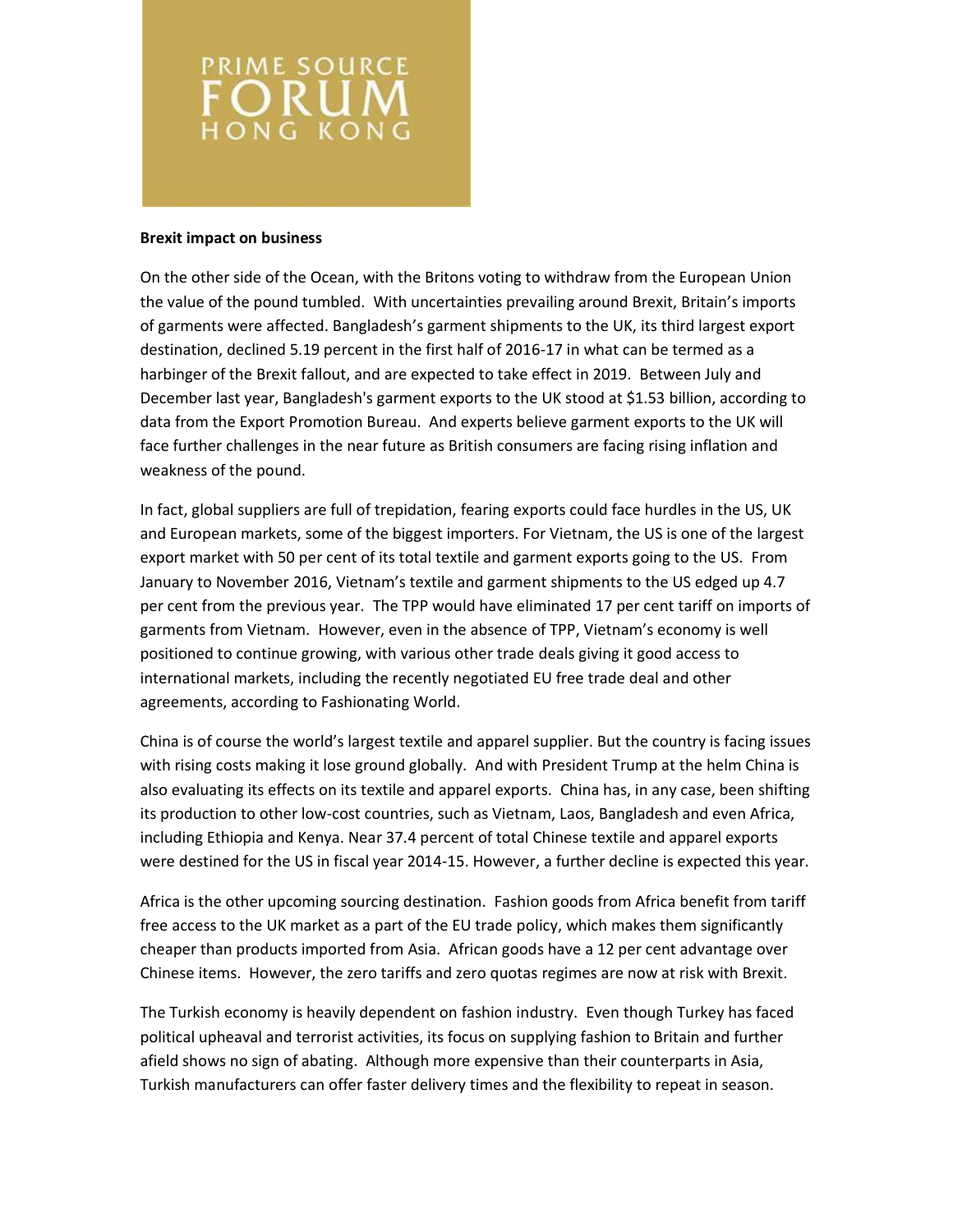

Myanmar has emerged as an up-and-coming force in the Southeast Asian textile sourcing market space. It is catching the attention of investors around the globe. A number of large foreign corporations are interested in manufacturing in Myanmar. As a most favoured nation WTO member, Myanmar boasts low tariff rates for exporting countries that are also WTO members. These changes have been associated with a rise in foreign direct investments. More will be unveiled at the approaching Prime Source Forum 2017.

# **Snapshots of key topics to be discussed in Prime Source Forum**

PSF is full of insightful discussions this year, debates and presentation, along with CEO Dialogues and interactive sessions: -

- The World in 2017-this is shaping up to be a pivotal year for the fashion industry.
- Global Trade what is the regulatory landscape going to look like
- Survival under global political frictions and economic uncertainty
- Sourcing 2020, what does the future fashion sourcing landscape hold?
- Challenges and opportunities of developing the fashion supply chain in Africa
- Changes on fashion supply chain management in prevalence of e-tailing
- Business advancement is key to survive in the disruptive era
- SAC's vision 2020 on transparency

# **2017 Highlight**

- Dr. Arkebe Oqubay and Mr. Phan Chi Doug from Ethiopia and Vietnam attending
- Colin Browne, President, Global Sourcing, Under Armour as keynote speaker
- TPP and Vietnam and China in focus
- Concurrent event [World Fashion Design Award](http://www.wfda-competition.com/) (WFDA)
- SAC and SFBC alliance

# **About Prime Source Forum (PSF)**

Held annually in Hong Kong, PSF brings together around 400 senior executives from more than 20 countries to discuss the challenges and opportunities that manufacturers, suppliers and retailers are facing in the apparel supply chain. Perhaps, this is why it is called a forum and not a conference as delegates' involvement is an important element of its success. Prime Source